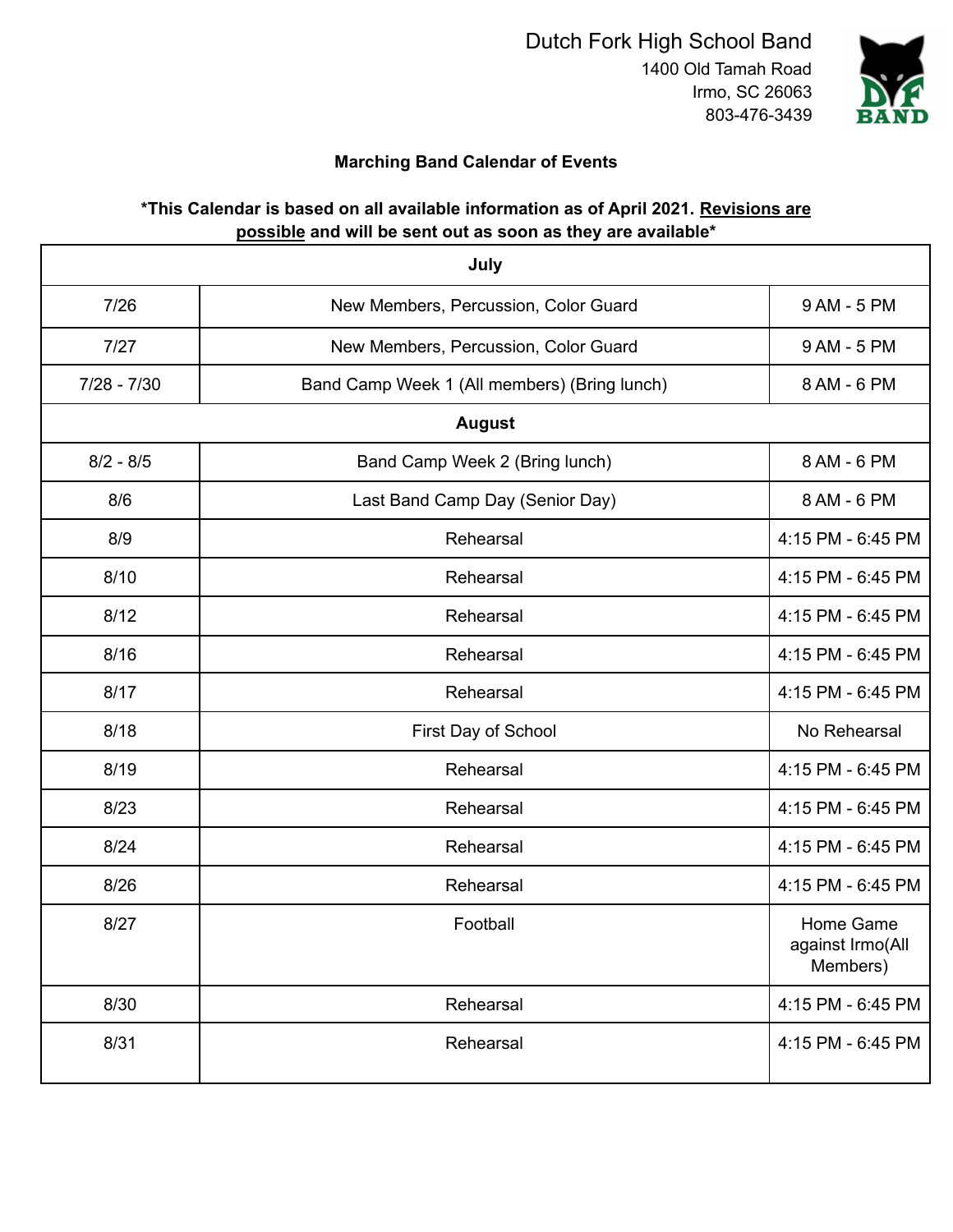Dutch Fork High School Band

1400 Old Tamah Road Irmo, SC 26063 803-476-3439



|      | <b>September</b>                                    |                                                     |
|------|-----------------------------------------------------|-----------------------------------------------------|
| 9/2  | Rehearsal                                           | 4:15 PM - 6:45 PM                                   |
| 9/3  | Football                                            | Away Game<br>against<br>Byrnes(Pep Band)            |
| 9/6  | Labor Day                                           | No Rehearsal                                        |
| 9/7  | Rehearsal                                           | 4:15 PM - 6:45 PM                                   |
| 9/9  | Rehearsal                                           | 4:15 PM - 6:45 PM                                   |
| 9/10 | Football                                            | <b>TBD</b>                                          |
| 9/11 | Rehearsal in the Stadium(Bring Lunch)               | 8 AM - 6 PM                                         |
| 9/13 | Rehearsal                                           | 4:15 PM - 6:45 PM                                   |
| 9/14 | Rehearsal                                           | 4:15 PM - 6:45 PM                                   |
| 9/16 | Rehearsal                                           | 4:15 PM - 6:45 PM                                   |
| 9/17 | Football                                            | Away Game<br>against<br>Greenwood(Pep<br>Band)      |
| 9/18 | Rehearsal in the Stadium and D5 Marching Exhibition | 8 AM - 8 PM                                         |
| 9/20 | Rehearsal                                           | 4:15 PM - 6:45 PM                                   |
| 9/21 | Rehearsal                                           | 4:15 PM - 6:45 PM                                   |
| 9/23 | Rehearsal                                           | 4:15 PM - 6:45 PM                                   |
| 9/24 | Football                                            | Home game<br>against<br>Spartanburg(All<br>Members) |
| 9/25 | Competition                                         | <b>Byrnes</b><br>Competition(All<br>Day Event)      |
| 9/27 | Rehearsal                                           | 4:15 PM - 6:45 PM                                   |
| 9/28 | Rehearsal                                           | 4:15 PM - 6:45 PM                                   |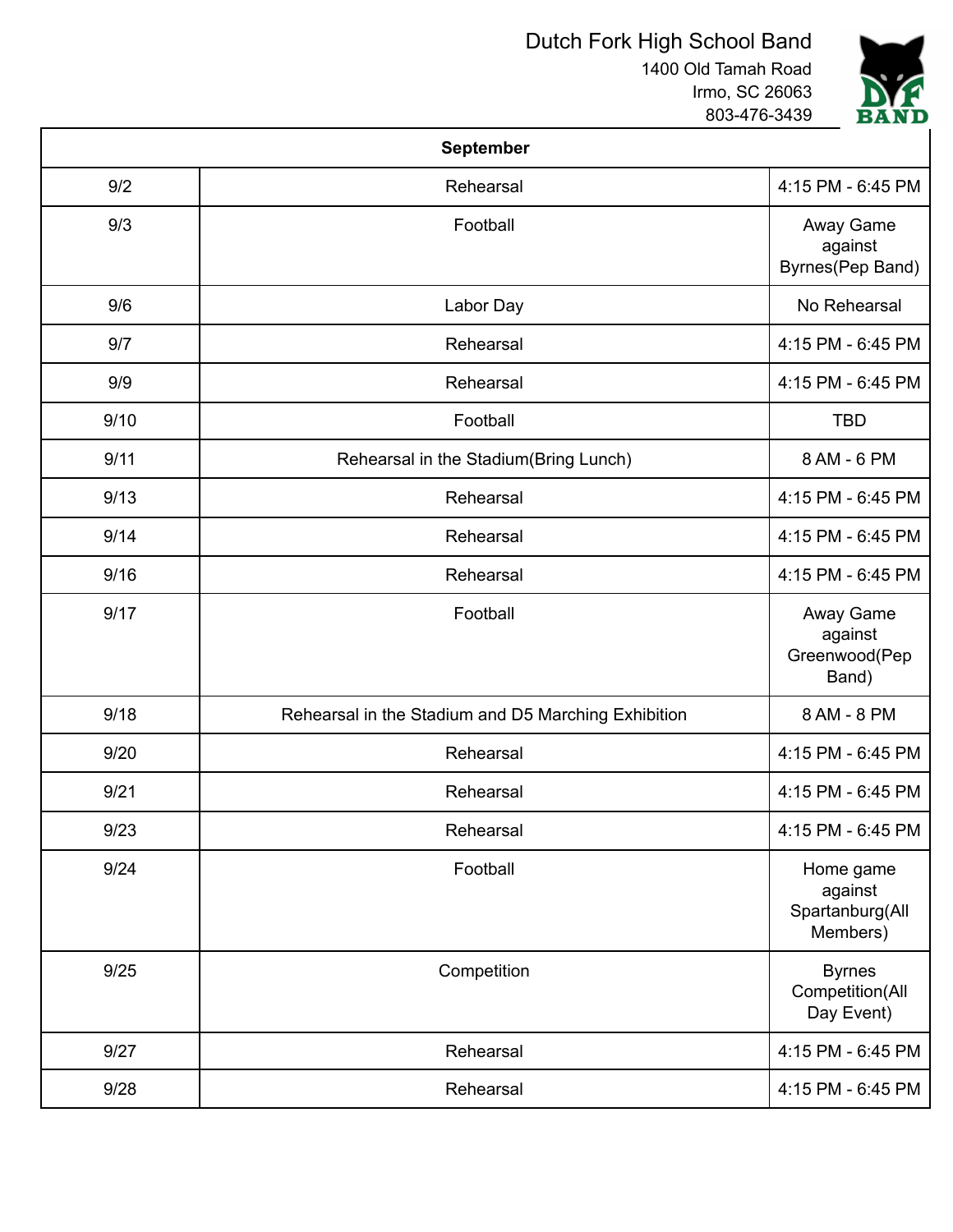# Dutch Fork High School Band

1400 Old Tamah Road Irmo, SC 26063



803-476-3439

| 9/30    | Rehearsal                                                                                       | 4:15 PM - 6:45 PM                                       |  |  |
|---------|-------------------------------------------------------------------------------------------------|---------------------------------------------------------|--|--|
| October |                                                                                                 |                                                         |  |  |
| 10/1    | Football                                                                                        | Away Game<br>against White<br>Knoll(Pep Band)           |  |  |
| 10/2    | Competition                                                                                     | <b>White Knoll Silver</b><br>Showcase                   |  |  |
| 10/4    | Rehearsal(This is a teacher workday, but we will still rehearse this day)                       | 4:15 PM - 6:45 PM                                       |  |  |
| 10/5    | Rehearsal                                                                                       | 4:15 PM - 6:45 PM                                       |  |  |
| 10/7    | Rehearsal                                                                                       | 4:15 PM - 6:45 PM                                       |  |  |
| 10/8    | Football                                                                                        | Away Game<br>against<br>Chapin(Pep Band)                |  |  |
| 10/9    | Competition                                                                                     | <b>Esprit De</b><br>Corps(Irmo) (All<br>Day Event)      |  |  |
| 10/11   | Rehearsal                                                                                       | 4:15 PM - 6:45 PM                                       |  |  |
| 10/12   | Rehearsal                                                                                       | 4:15 PM - 6:45 PM                                       |  |  |
| 10/13   | Weather Make-up Rehearsal 1 (Only used if we miss a weekday<br>rehearsal due to school closure) | 4:15 PM - 6:45 PM                                       |  |  |
| 10/14   | Rehearsal                                                                                       | 4:15 PM - 6:45 PM                                       |  |  |
| 10/15   | Football                                                                                        | Home Game<br>against River<br><b>Bluff(All Members)</b> |  |  |
| 10/16   | Competition                                                                                     | <b>River Bluff Swamp</b><br>Classic(All Day<br>Event)   |  |  |
| 10/18   | Rehearsal                                                                                       | 4:15 PM - 6:45 PM                                       |  |  |
| 10/19   | Rehearsal                                                                                       | 4:15 PM - 6:45 PM                                       |  |  |